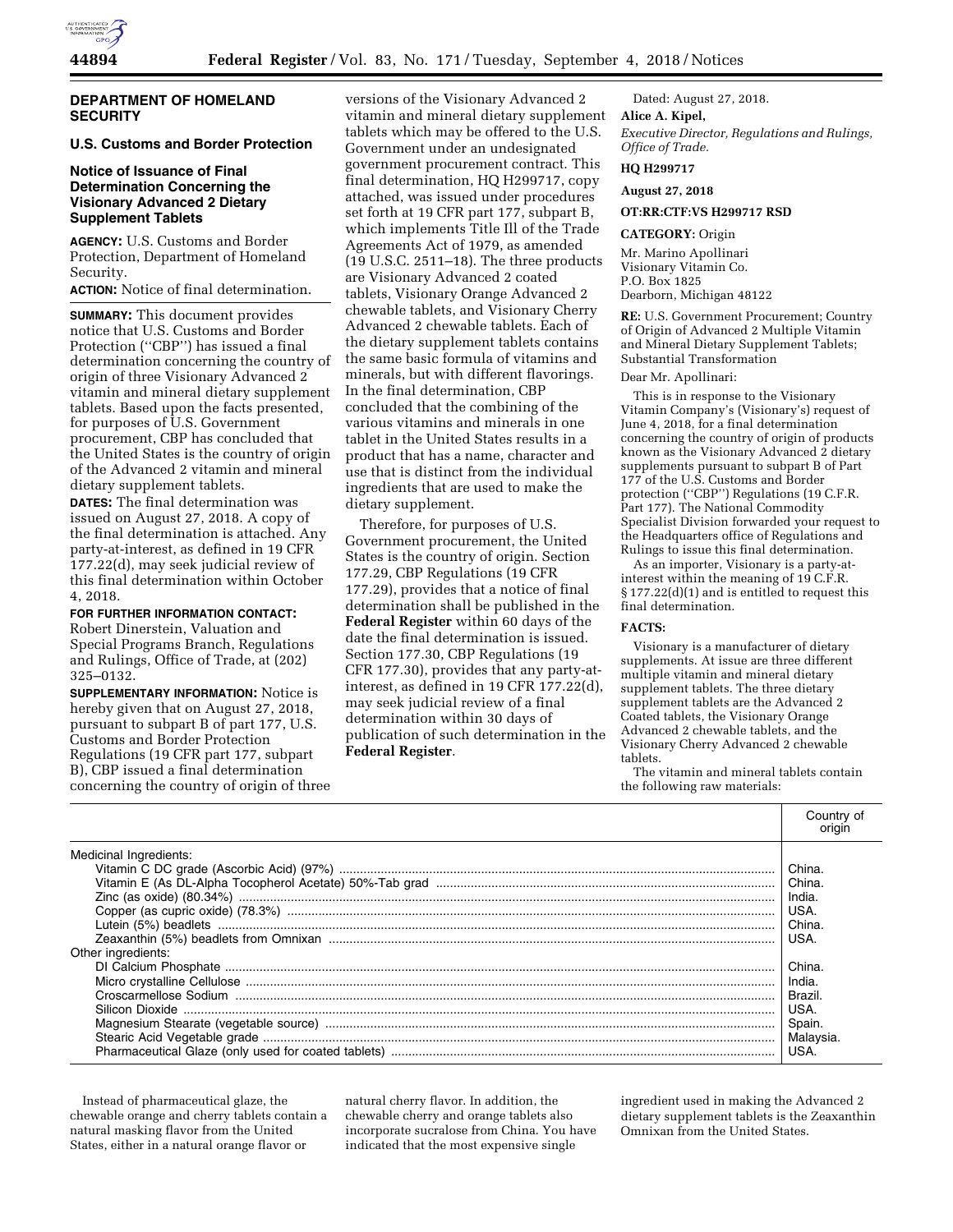The manufacturing processes of the three products occurs at Visionary's facility in Michigan, United States. The same basic procedures are used to manufacture the three different dietary supplement tablets. A flow chart of the processes was submitted. The active and inactive ingredients in powder form are weighed and all vital information is logged in.

Next, the ingredients are dispensed, and the dry mix is blended. A vibro sifter is used to pass the raw powder materials through a 40-mesh screen, while being added to a drum for mixing. Weight and yield are recorded. Mixing and lubrication is performed by a blender.

The approved blend is then transferred to the compression area. The blend is loaded into the hopper of a tablet press. The tablet press is set for the specified parameters and the details are noted in a start-up test during the tablet compression. The weight of the first few tablets is taken and checked against the actual weight of the product. Adjustments in the weight of the tablets are made until the right weight is obtained. The hardness of the tablets is also adjusted by carefully turning the pressure rollers by hand until the correct hardness is obtained. The tablets are then compared to previous samples. A series of in-process quality checks are performed in various intervals while the tablets are produced. These include: 1) appearance; 2) average weight per 10 tablets; 3) tablet thickness); 4) disintegration of tablet; 5) friability; 6) hardness; and 7) temperature and humidity.

The coating solution is prepared by loading the tablets in a pan and recording the actual weight. The tablets are pre-heated until the temperature reaches 100 degrees Fahrenheit. The coating solution is sprayed on the tablets until all surfaces of the tablets are covered. The tablets are unloaded into trays and placed in an oven room for drying. The tablets are then sorted and damaged tablets (such as broken, color or thickness variance, capping issues, or black/foreign material) are rejected.

Next, the product moves to the packaging line using the following equipment: an unscrambler, a conveyor, a tablet counter, a cottoner, a capper labeler, induction sealer, heat tunnel, printer coder, accumulation table and weighing balance. A system of quality controls occurs to ensure that the tablets are properly packaged, coded, and labeled.

#### **ISSUE:**

What is the country of origin of the Visionary Advanced 2 Coated tablets, Visionary Orange Advanced 2 Chewable tablets, and Visionary Cherry Advanced 2 Chewable tablets for purposes of U.S. Government procurement?

#### **LAW AND ANALYSIS:**

CBP issues country of origin advisory rulings and final determinations as to whether an article is or would be a product of a designated country or instrumentality for the purposes of granting waivers of certain ''Buy American'' restrictions in U.S. law or practice for products offered for sale to the U.S. Government, pursuant to subpart B of

Part 177, 19 C.F.R. § 177.21 *et seq.,* which implements Title III of the Trade Agreements Act of 1979, as amended (19 U.S.C. § 2511 *et*  seq.) (''TAA'').

Under the rule of origin set forth under 19 U.S.C. § 2518(4)(8):

An article is a product of a country or instrumentality only if (i) it is wholly the growth, product, or manufacture of that country or instrumentality, or (ii) in the case of an article which consists in whole or in part of materials from another country or instrumentality, it has been substantially transformed into a new and different article of commerce with a name, character, or use distinct from that of the article or articles from which it was so transformed. See *also* 19 C.F.R. § 177.22(a).

In rendering advisory rulings and final determinations for purposes of U.S. Government procurement, CBP applies the provisions of subpart B of Part 177 consistent with Federal Acquisition Regulations. See 19 C.F.R. § 177.21. In this regard, CBP recognizes that the Federal Acquisition Regulations restrict the U.S. Government's purchase of products to U.S.-made or designated country end products for acquisitions subject to the TAA. See 48 C.F.R. § 25.403(c)(1). The Federal Acquisition Regulations define ''U.S.-made end product'' as:

. . . an article that is mined, produced, or manufactured in the United States or that is substantially transformed in the United States into a new and different article of commerce with a name, character, or use distinct from that of the article or articles from which it was transformed.

#### 48 C.F.R. § 25.003.

A substantial transformation occurs when an article emerges from a process with a new name, character or use different from that possessed by the article prior to processing. A substantial transformation will not result from a minor manufacturing or combining process that leaves the identity of the article intact. See *United States* v. *Gibson-Thomsen*  Co., 27 C.C.P.A. 267 (1940); and, *National Juice Products Association* v. *United* States, 628 F. Supp. 978 (Ct. lnt'I Trade 1986).

With respect to whether combining and mixing different materials results in a substantial transformation, CBP held in Headquarters Ruling Letter (''HQ'') 731685, dated March 15, 1990, that converting fruit concentrates and other ingredients into fruit drinks in Mexico constituted a substantial transformation. The manufacturing process involved mixing the juice concentrates with other ingredients including water, artificial flavor, sodium benzoate, and food coloring. CBP held that, considering the totality of the circumstances, a substantial transformation had occurred because ''[t]he juice concentrates are subsumed into a product that is no longer considered a juice.'' This situation is distinguished from a situation considered in *National Juice Products* Ass'n *v. United States,* 628 F. Supp. 978 (Ct. lnt'I Trade 1986), in which the United States Court of International Trade (''CIT'') upheld CBP's decision in HQ 728557, dated September 4, 1985, that imported orange juice concentrate was not substantially transformed when it was mixed with water,

essential oils, flavoring ingredients and domestic fresh juice in order to produce frozen concentrated orange juice and reconstituted orange juice. CBP found that the manufacturing process did not create an article with a new name, character or use. The CIT agreed that the manufacturing process did not change the ''fundamental character of the product'' as ''it was still essentially the juice of oranges''. See HQ H237605 dated June 25, 2014. In HQ 731685, a substantial transformation was found because the raw ingredients had been converted into a different article of commerce through a process beyond simple combining, packaging or mere diluting.

In the context of the manufacture of chemical products such as pharmaceuticals, CBP has consistently examined the complexity of the processing and whether the final article retains the essential identity and character of the raw material. CBP has generally held that the processing of pharmaceutical products from bulk form into measured doses does not result in a substantial transformation. See, *e.g.,* HQ 561975, dated April 3, 2002; HQ 561544, dated May 1, 2000; HQ 735146, dated November 15, 1993; HQ H267177, dated November 5, 2016; HQ H233356, dated December 26, 2012; and, HQ 561975, dated April 3, 2002. However, where the processing from bulk form into measured doses involves the combination of two or more active ingredients and the resulting combination offers additional medicinal benefits compared to taking each alone, CBP has held that a substantial transformation occurs. See, *e.g.,* HQ 563207, dated June 1, 2005.

For example, in HQ 563207, CBP held that the combination of two APls to form Actoplus Met, an alternative treatment for type 2 diabetes, constituted a substantial transformation. The first API, Pioglitazone HCI sourced from Japan or other countries, functioned as an insulin sensitizer that targets insulin resistance in the body. The second API, biguanide sourced from Japan, Spain, and other countries, functioned to decrease the amount of glucose produced by the liver and to make muscle tissue more sensitive to insulin so glucose can be absorbed. In Japan, the two APls were mixed together to form the Ectoplasm Met. In holding that a substantial transformation occurred when the two APl's were combined, CBP emphasized that ''[w]hile we note that pioglitazone and metformin may be prescribed separately, the final product, Actoplus Met, increases the individual effectiveness of piofliazone and metformin in treating type 2 diabetes patients.''

Similarly, in HQ H253443, dated March 13, 2015, CSP held that the combination of two APls in China to produce Prepopik, ''a dualacting osmotic and stimulant laxative bowel preparation for a colonoscopy in adults,'' constituted a substantial transformation. CBP found that taking Prepopik had ''a more stimulative laxative effect'' than taking each of the APls individually. Further, in HQ H290684, dated July 2, 2018, CSP considered the country of origin of Malarone, a drug indicated for the prevention and treatment of acute, uncomplicated Plasmodium falciparum malaria. Two separate APls were